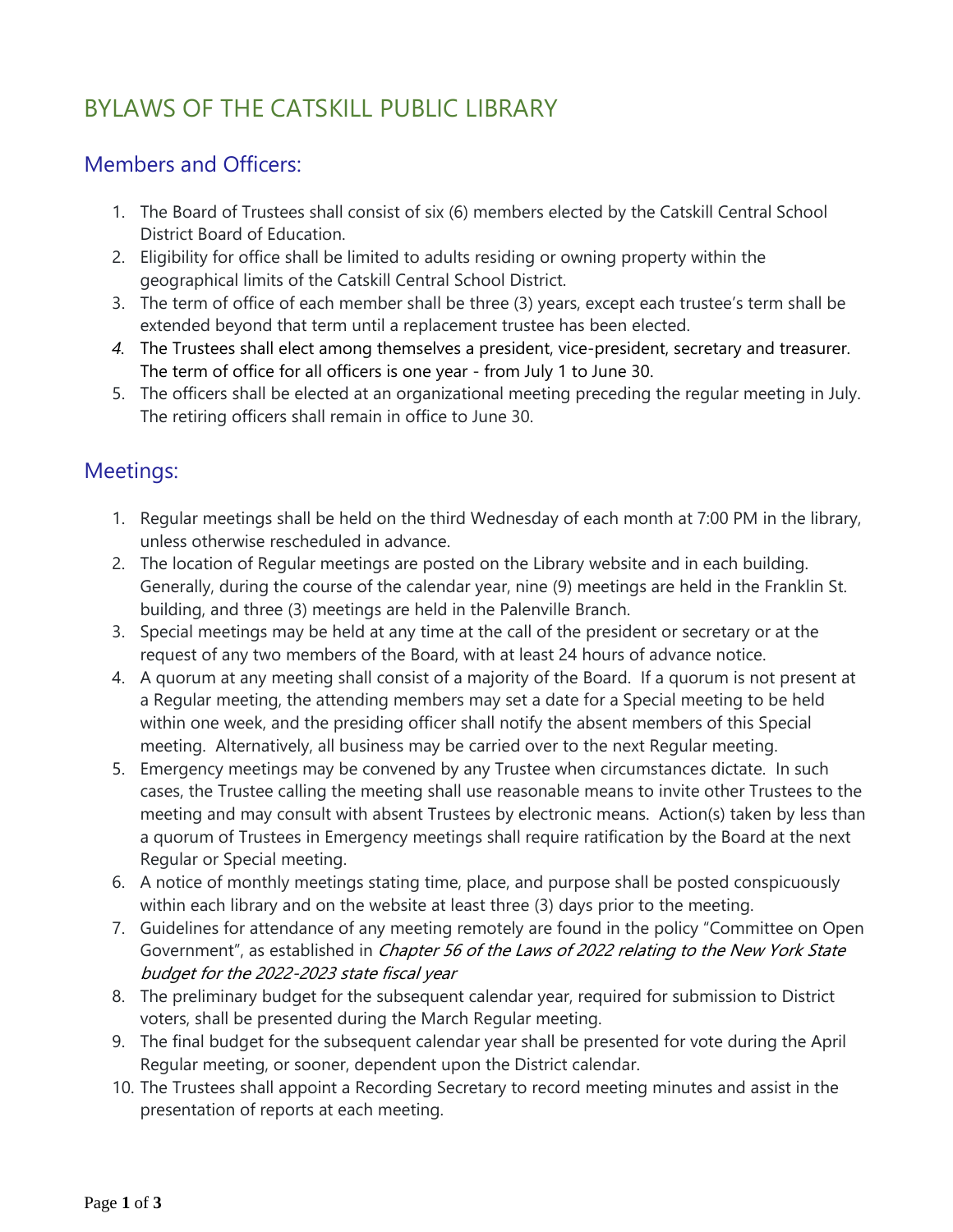11. The order of business at all Regular meetings shall be as follows:

- Call to order
- Approval of prior Meeting Minutes
- Finance Report (receipts, disbursements with projected cash flow)
- Director and Department(s) Reports
- Old Business
- New Business
- Special Reports / Committee Reports
- Public Comment The president may, at his or her discretion, extend or limit this time allotment.
- Date and place of next meeting
- Adjournment

#### Committees:

The president shall appoint any committee deemed necessary by the Board. Each Committee shall serve until their appointed work is completed and submit a progress report to the Board at each monthly meeting.

#### Duties of Trustees:

- 1. Accept voluntarily their elections (or appointments) and obligations pertaining thereto
- 2. Members are expected to appoint a competent and qualified Library Director and conduct an annual evaluation of the Library Director.
- 3. Formulate and adopt written policies to govern the operation and program of the library
- 4. Secure adequate funds to carry out the program of the library
- 5. Keep abreast of national and state library standards in relation to the needs of the library and of the community
- 6. Maintain good public relations with the community and the local government
- 7. Act on the annual budget submitted by the Library Director
- 8. Understand the functions and qualifications of the staff at its different levels. Support the Library Director in finding and appointing a staff of high quality, and establish an adequate salary scale
- 9. Members are expected to attend all Board meetings. Absence from three (3) consecutive meetings shall constitute automatic dismissal from the Board unless the Board defers this dismissal by majority vote. The President shall inform the absent Board Member in writing that he/she is no longer on the board. If the dismissal is deferred by Board action, the President shall inform the absent Board Member in writing the conditions of this deferral.
- 10. The Board may remove a Trustee for misconduct, incapacity, neglect of duty or refusal to carry into effect the library's educational purpose as provided in *Education Law 226; subdivision 8.*
- 11. Any vacancy shall be filled by special election by the remaining members of the Board for the remainder of the term of that particular position.
- 12. Attend regional, state, national trustees meetings and workshops, and affiliate with appropriate professional organizations, to meet the minimum standard of education and training as established by NY State Ed